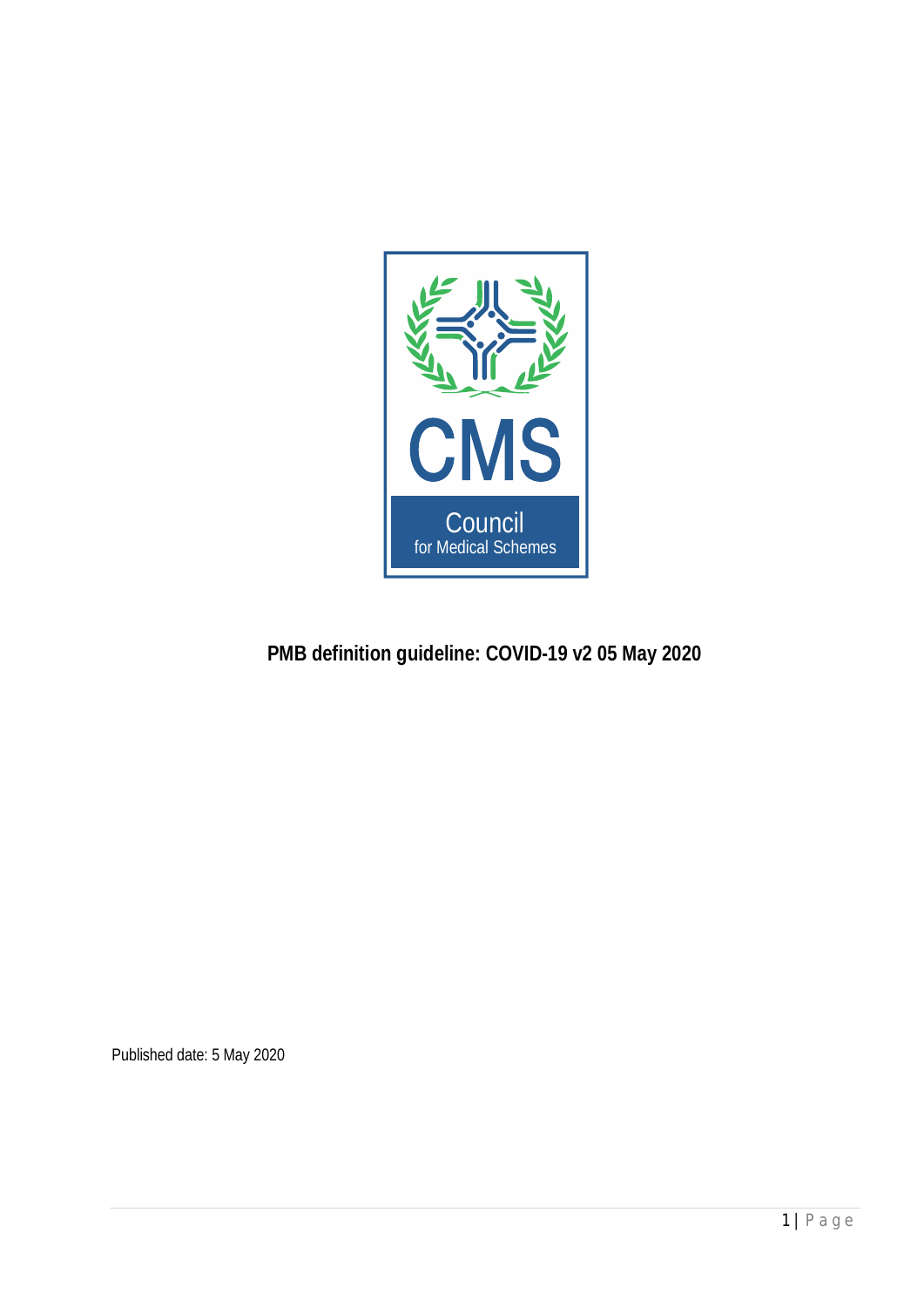*Disclaimer:*

*The document may change as the guidance changes. The contents are up to date as at the time of publishing. Please always check for updates on the [National Institute for Communicable Diseases](http://www.nicd.ac.za/) (NICD) and the National [Department of Health](http://www.health.gov.za/) (NDoH) websites.*

# *Major Changes in this version*

- Inclusion of statement that "The test should be funded from the risk benefit irrespective of the RT-PCR result." ÷,
- Testing of asymptomatic patients as per scheme rules
- Outlining what is not included in PMB level of care
- Inclusion of a repeat RT-PCR test to be funded at discretion of the scheme based on the scheme rules
- CT scan recommended on motivation
- Inclusion of some applicable codes for COVID-19 claims
- Appendix of prioritisation for providers of testing for symptomatic and asymptomatic patients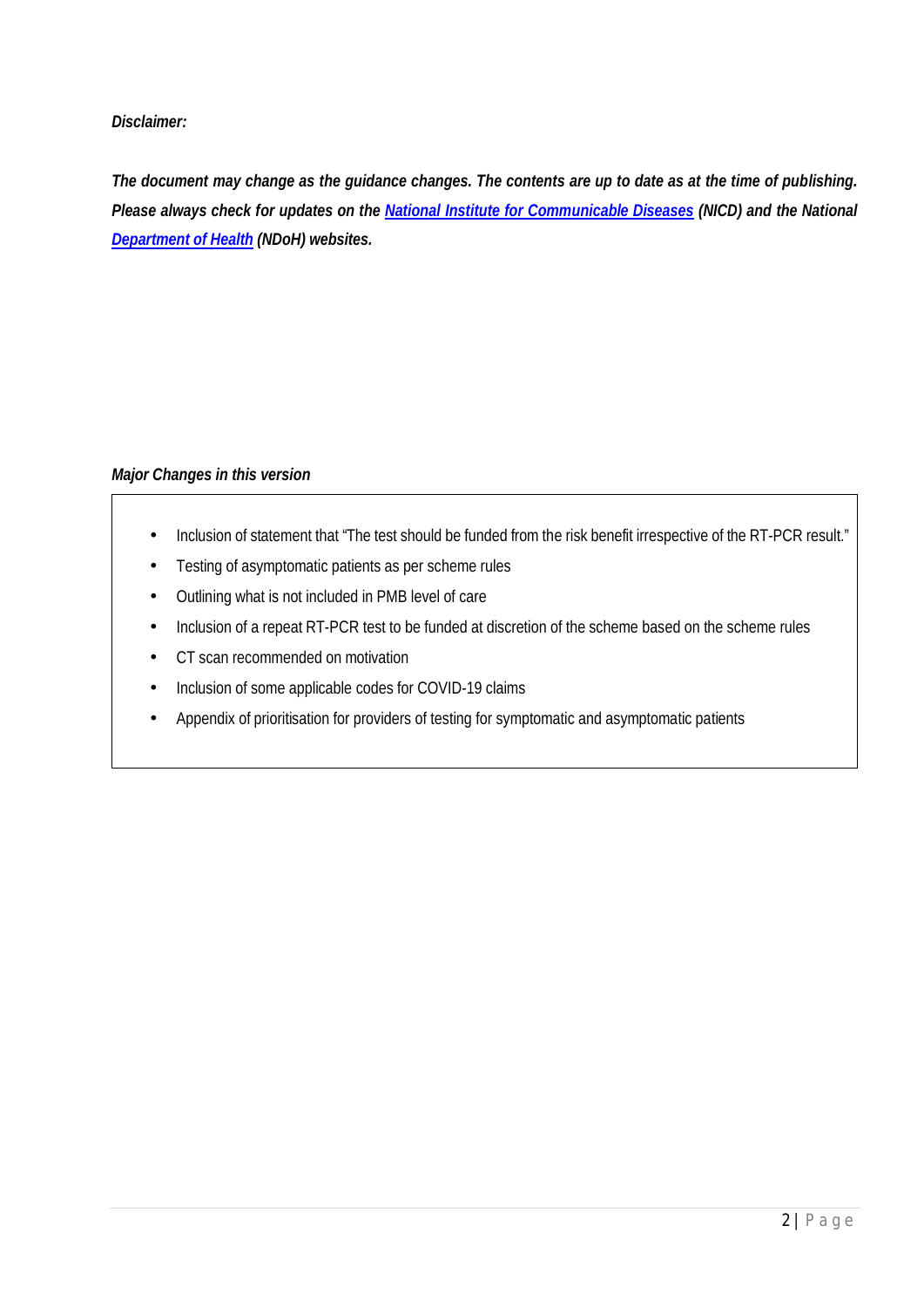## **1. Introduction**

The World Health Organization (WHO) was alerted of a cluster of pneumonia of unknown aetiology in patients in Wuhan City, Hubei Province of China on 31 December 2019.

 The respiratory tract infection was identified as being caused by a coronavirus, severe acute respiratory syndrome coronavirus 2 (SARS-CoV-2) and the illness was named coronavirus disease 2019 (COVID-19) on 11 February 2020. The following month, the WHO declared the outbreak as a pandemic and on 15 March 2020, a National State of Disaster was declared in South Africa.

The National Department of Health (NDoH), in collaboration with the National Institute for Communicable Diseases (NICD), has been providing the nation with guidance in respect of the management of the COVID-19 pandemic within the Republic of South Africa. The Minister of Health has approved a submission from the Council for Medical Schemes (CMS) for the inclusion of COVID-19 as a Prescribed Minimum Benefit (PMB). The CMS has lodged a draft amendment to the PMB regulations with the Minister of Health for the promulgation of COVID-19 into the PMB regulations in terms of section 67 (3) (b) to enable COVID-19 to form part of the PMB package. As this in the interest of the public, it is being done on an urgent basis.

As such, this document seeks to clarify the PMB entitlements of beneficiaries within the context of the pandemic and to ensure that there is uniform interpretation amongst all stakeholders. The document is a recommendation for the screening, diagnosis, treatment and care of individuals with suspected and confirmed COVID-19 as per WHO case definitions. Identification of suspected cases is provided for later in the document.

# **2. Scope and purpose**

- 2.1. The WHO has published ICD-10 codes to be used for the COVID-19 and CMS recommends that correct coding be used to enable correct identification and reporting thereof.
- 2.2. The surveillance for COVID-19 is essential to permit early recognition of suspected cases, early diagnosis, containment and prevention of onward transmission.
- 2.3. It is also important to note that COVID-19 is a notifiable medical condition and persons under investigation and confirmed cases must be reported by medical schemes.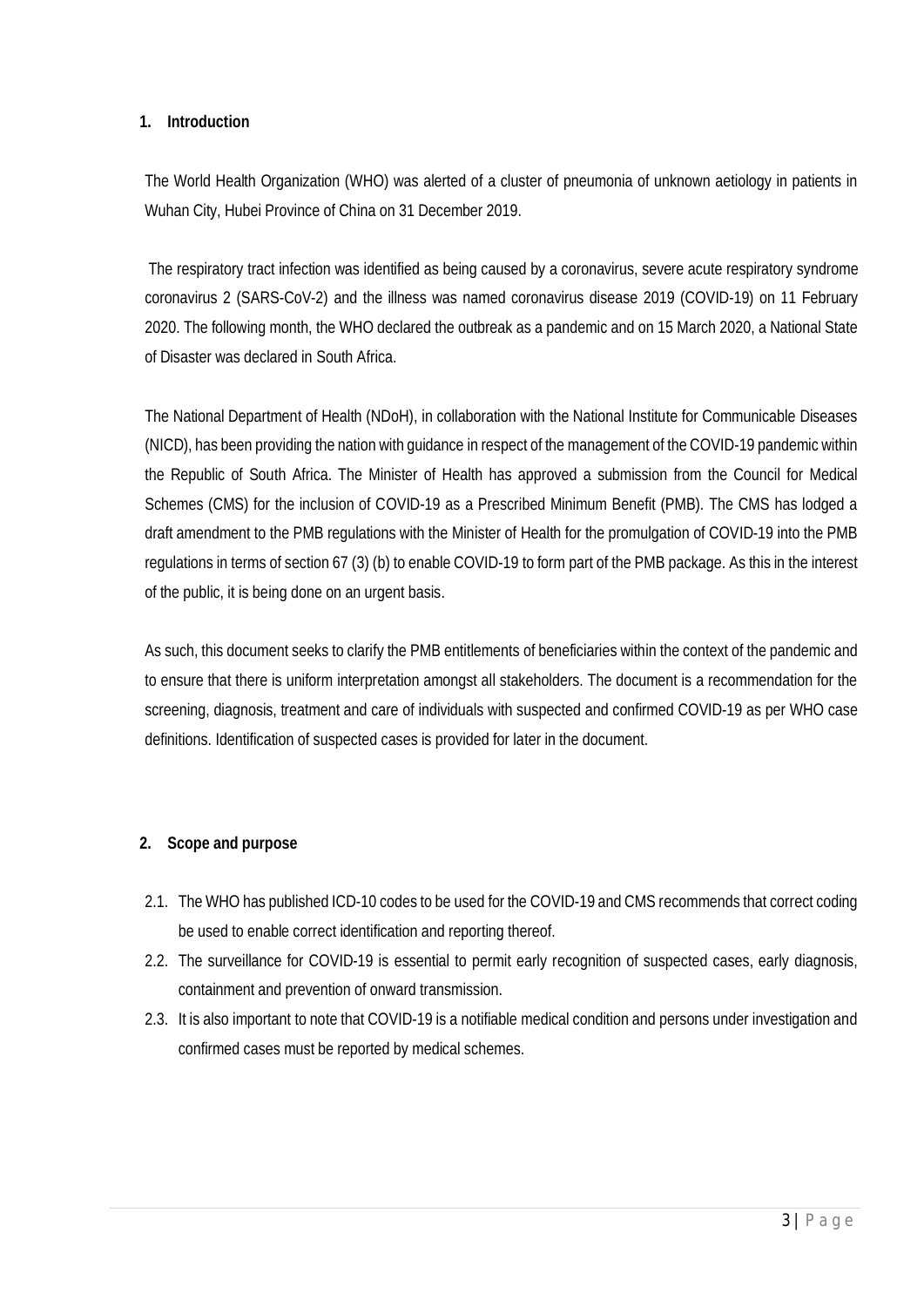# **Table 1: Possible ICD-10 codes for identifying COVID-19**

| ICD-10 code | WHO description                |
|-------------|--------------------------------|
| U07.1       | COVID-19, virus identified     |
| U07.2       | COVID-19, virus not identified |

Source: WHO list of official ICD-10 updates: <https://www.who.int/classifications/icd/icd10updates/en/>

- 2.4. The ICD-10 code U07.2 includes the following:
	- Clinically-epidemiologically diagnosed COVID-19  $\mathcal{L}^{\pm}$
	- Probable COVID-19  $\mathbf{r}$
	- Suspected COVID-19  $\mathcal{L}^{\pm}$
- 2.5. There are similarities between the WHO case definition and the NICD case definition. Below is the NICD case definitions.

| Confirmed cases     | A confirmed case is a person with laboratory confirmation (RT -PCR assay) of infection with the        |
|---------------------|--------------------------------------------------------------------------------------------------------|
|                     | COVID-19 virus, irrespective of clinical signs and symptoms. Symptomatic cases are considered          |
|                     | infectious from 2 days before symptom onset to 14 days after symptom onset.                            |
|                     |                                                                                                        |
| Person under        | Persons with acute respiratory illness with sudden onset of at least one of the following: cough, sore |
| investigation       | throat, shortness of breath or fever [≥ 38°C (measured) or history of fever (subjective)] irrespective |
| (PUI)               | of admission status.                                                                                   |
| i.e. A person to be |                                                                                                        |
| tested for COVID-19 |                                                                                                        |
| Probable case       | A probable case is a person under investigation (PUI) for whom the report from laboratory testing for  |
|                     | the COVID-19 virus is inconclusive or who tested positive on an approved pan-coronavirus assay.        |

2.6. **The NICD continues to define the characteristics of a high-risk persons and this is defined as:**

Persons at a highest risk are those who have an acute respiratory illness and who, in the 14 days prior to onset of symptoms, met at least one of the following epidemiological criteria:

- Were in close contact with a confirmed or probable case of SARS-CoV-2 infection

OR

- Had a history of travel to areas with local transmission of SARS-CoV-2; (NB Affected countries will change with time, consult NICD website for current updates [www.nicd.ac.za\)](http://www.nicd.ac.za/)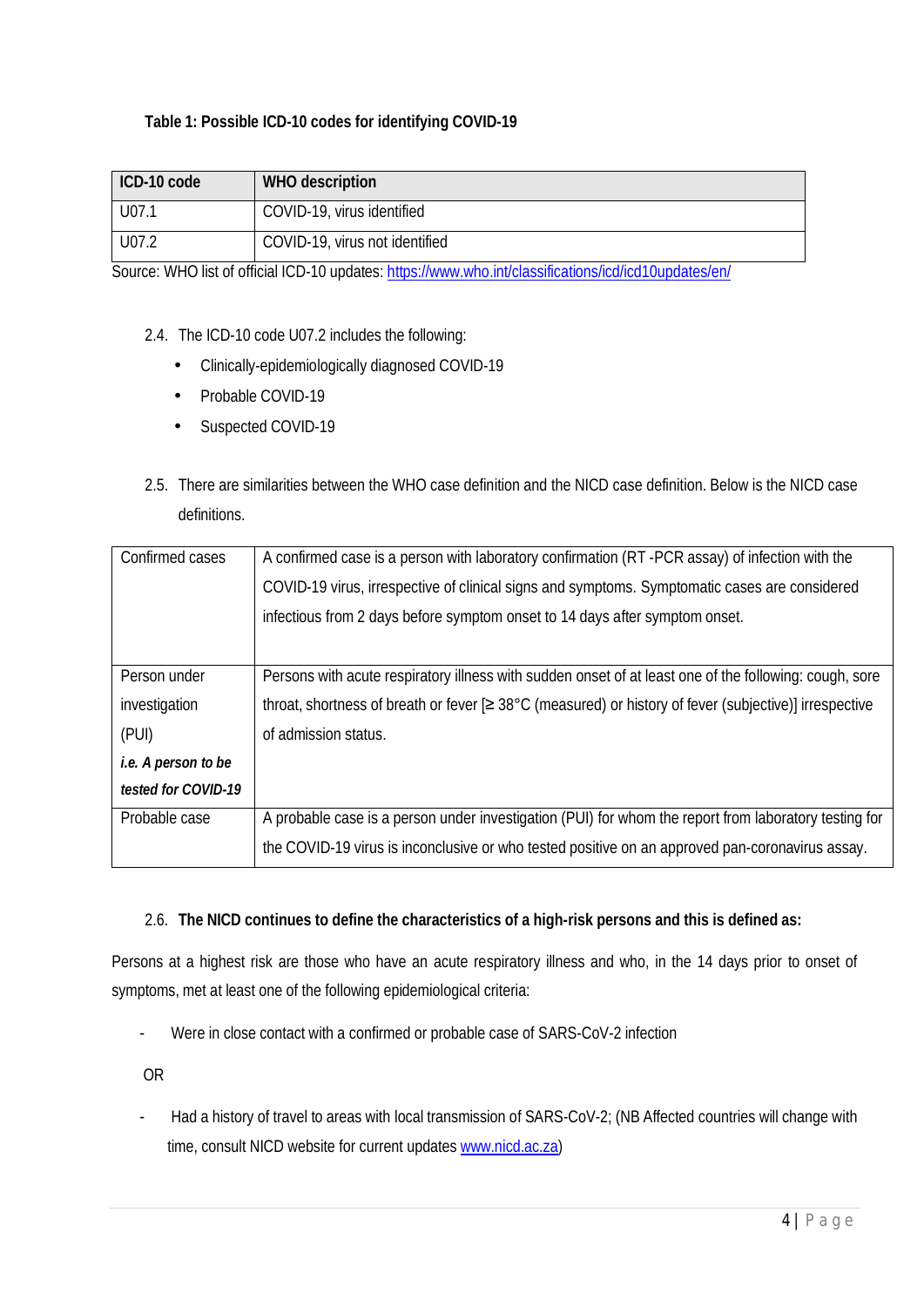- Worked in or attended a health care facility where patients with SARS-CoV-2 infections were being treated.
- OR
- Admitted with severe pneumonia of unknown aetiology.

## **3. Epidemiology**

- 3.1. Coronaviruses are a large family of viruses that are common in many different species of animals, including camels, cattle, cats, and bats. These viruses cause illness ranging from the common cold to more severe diseases such as bronchitis, pneumonia and respiratory and multi-organ failure. Coronaviruses are also responsible for previous epidemics including severe acute respiratory syndrome (SARS) and middle east respiratory syndrome (MERS).
- 3.2. These viruses were originally transmitted between animals and people. In the case of SARS, viruses were transmitted from civet cats to humans while in MERS, the infection travelled to humans from a type of camel.
- 3.3. In the case of COVID-19, scientists have pointed to infected animal species, including pangolins and bats as the original source of the virus. While it is suspected that the initial COVID-19 epidemic started through animalto-human transmission, the current epidemic is being fuelled by human-to-human transmission and the virus has spread to more than 208 countries and territories, including South Africa.
- 3.4. As of 4 May 2020, there were 3,660,476 confirmed cases globally with 252,682 deaths and 1,204,025 recoveries.
- 3.5. Data from the 4th of May showed that South Africa had conducted 257 541 tests, 7 220 confirmed as positive, 2 746 people had recovered, and 138 deaths were reported.
- 3.6. Additionally, the mortality rate in South Africa was currently at 1,91%, lower than the global mortality of 6,90%.
- **4. Route of transmission from COVID-19 patients**
	- 4.1. New evidence on the transmission has been evolving and there is evidence on the following modes of transmission
		- **Symptomatic:** Data from published epidemiology and virologic studies provides evidence that COVID-19 is primarily transmitted from symptomatic people to others who are in close contact through respiratory droplets, by direct contact with infected persons, or by contact with contaminated objects and surfaces.
		- **Pre- symptomatic:** The incubation period for COVID-19, which is the time between exposure to the virus (becoming infected) and symptom onset, is on average 5-6 days, however, this period can take up to 14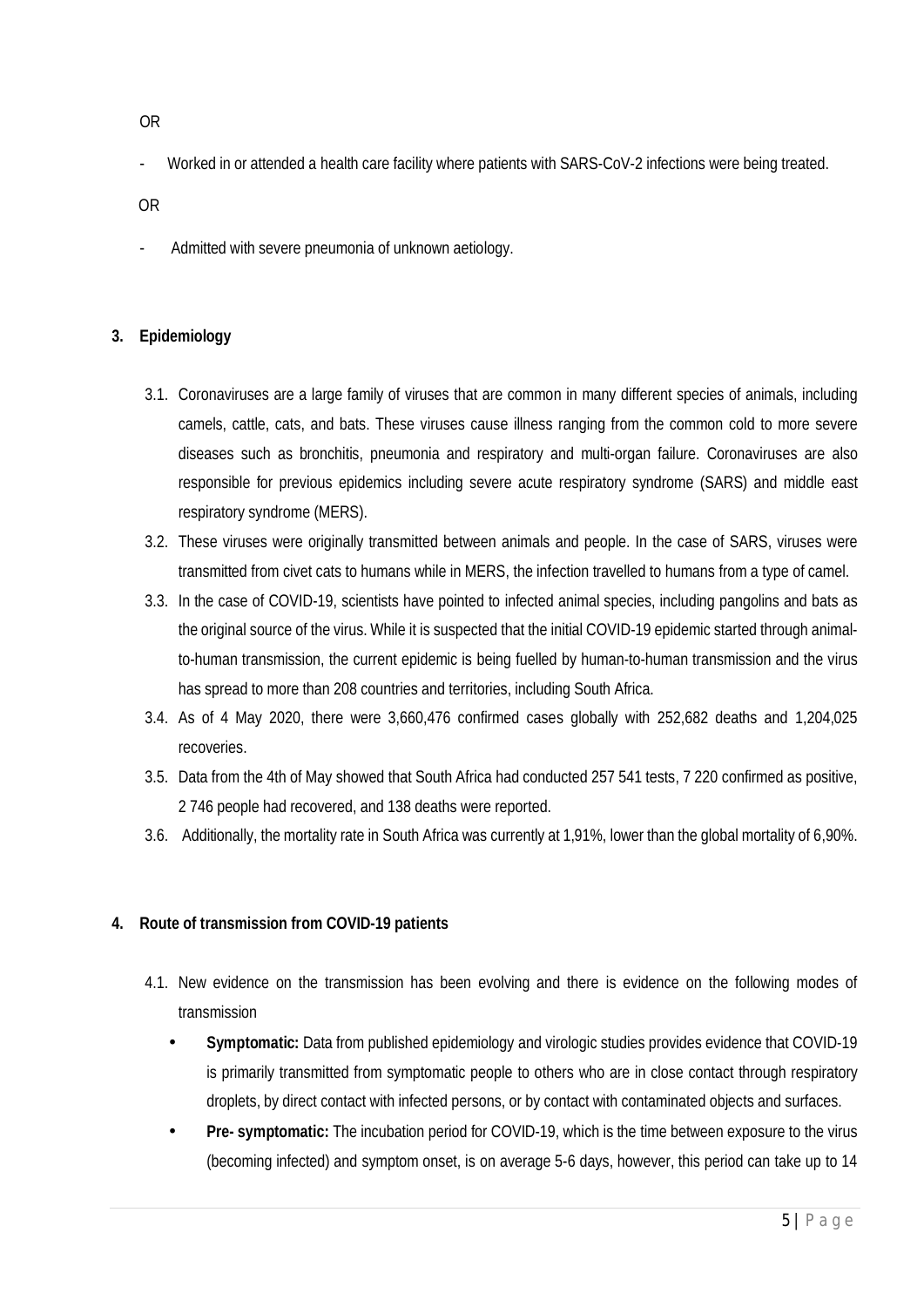days. During this period, also known as the "pre-symptomatic" period, some infected persons can be contagious. Therefore, transmission from a pre-symptomatic case can occur before symptom onset.

- **Asymptomatic:** There are few reports of laboratory-confirmed cases who are truly asymptomatic, and to date, there has been no documented asymptomatic transmission. This does not exclude the possibility that it may occur. Asymptomatic cases have been reported as part of contact tracing efforts in some countries. The proportion of asymptomatic carriers is currently unknown.
- 4.2. According to the WHO, the reproductive number for the virus is approximately 2.2 (meaning that on average each person spreads the infection to two others).
- 4.3. The latest update from the WHO, published on 29 March 2020, included an analysis of some scientific evidence which suggested the possibility of airborne transmission. Ultimately, the WHO concluded that the evidence to date was not yet conclusive.
- **5. Risk factors**

Risk factors for acquiring the infection include:

- Individuals with a recent travel history to high-risk countries
- History of exposure to individuals infected with COVID-19

Risk factors for severe disease once infected include:

- Individual 60 years and older: Among more than 44,000 confirmed cases of COVID-19 in China, the case fatality rate was highest among older persons:
	- o ≥80 years: 14.8%
	- o 70–79 years: 8.0%
	- o 60–69 years: 3.6%
	- o 50–59 years: 1.3%
	- o 40–49 years: 0.4%
	- o <40 years: 0.2%.
- Individuals who live in a nursing home or long-term care facility
- People with severe obesity (body mass index [BMI] of 40 or higher)
- Individuals at any age with underlying comorbidities, particularly if not well controlled. Patients with no reported underlying medical conditions have had an overall case fatality of 0.9%, but case fatality was higher for patients with comorbidities
	- o Cardiovascular disease
	- o Diabetes mellitus
	- o Hypertension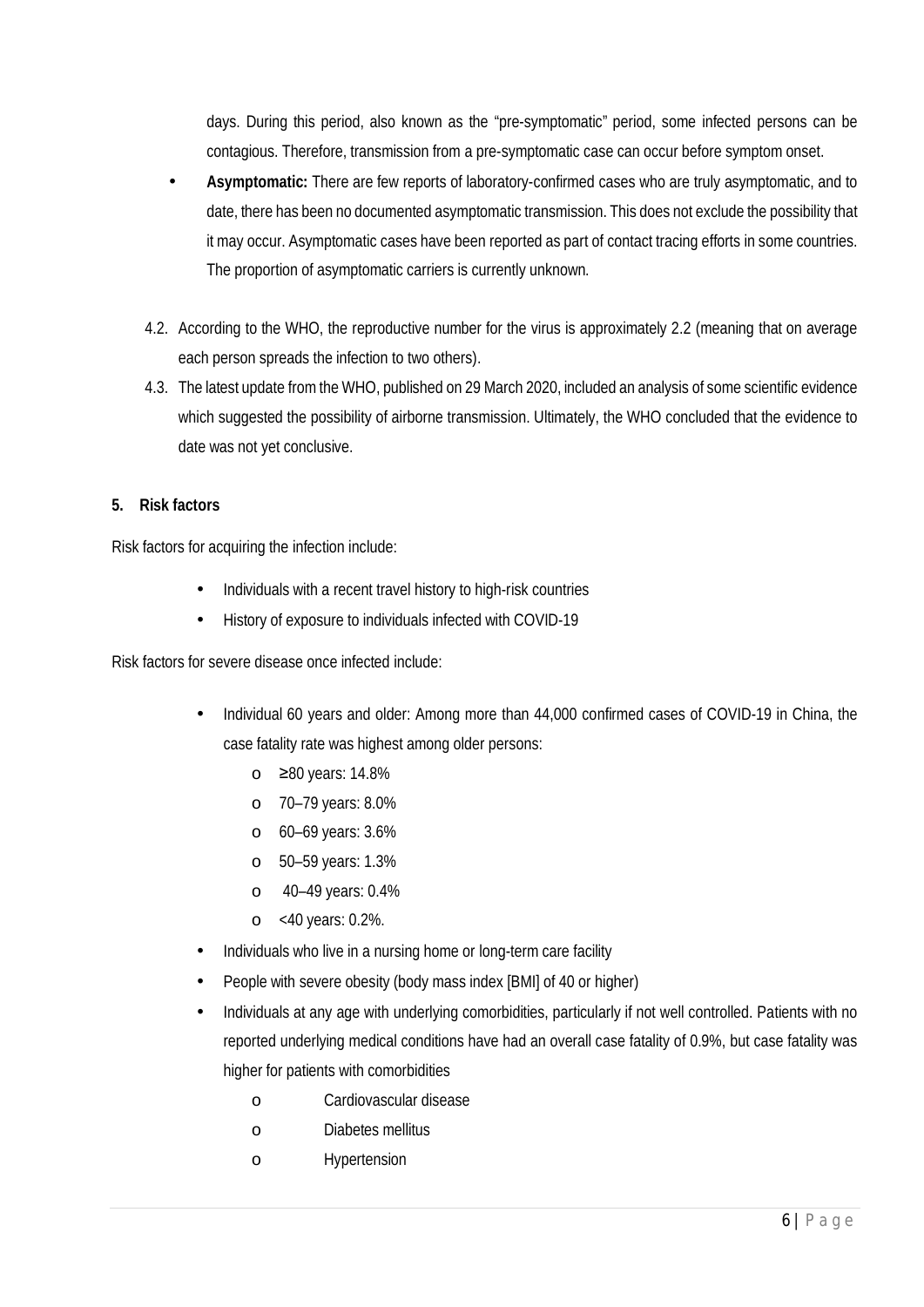- o Chronic respiratory disease
- o Immunosuppression: this could be due to cancer treatment, smoking, bone marrow or organ transplantation, immune deficiencies, poorly controlled HIV or AIDS, and prolonged use of corticosteroids and other immune weakening medications
- o People with chronic kidney disease undergoing dialysis
- o People with liver disease

Disease in children appears to be relatively rare and mild with approximately 2.4% of the total reported cases reported amongst individuals aged under 19 years. A very small proportion, that is 2.5% of those aged under 19 years have developed severe disease while only 0.2% became critical.

- **6. Signs and symptoms**
	- 6.1. Eighty percent of symptomatic patients develop mild disease, an estimated 15% develop severe disease (with hypoxaemia, dyspnoea and tachypnoea) while 5% become critically ill (with respiratory failure, septic shock and/or multiorgan dysfunction).
	- 6.2. The most common presenting symptoms have been:
		- Fever (~90%, but only present in 44% on admission).
		- Dry cough (68%)  $\overline{a}$
		- Anosmia and ageusia (30%)
		- Fatigue (38%),
		- Sputum production (34%) l,
		- $\overline{a}$ Shortness of breath (19%),
		- Myalgia or arthralgia (15%),
		- Sore throat (14%),
		- Headache (13.6%)
		- Chills (12%)
	- 6.3. Gastrointestinal symptoms such as nausea or vomiting (5.0%) and diarrhoea (3.8%) appear to be uncommon.
- **7. Diagnostic workup**
	- 7.1. Consultations
	- 7.1.1. Given the modes of transmission discussed earlier, surveillance for COVID-19 is essential to permit early recognition of suspected cases, early diagnosis, containment and prevention of further cases.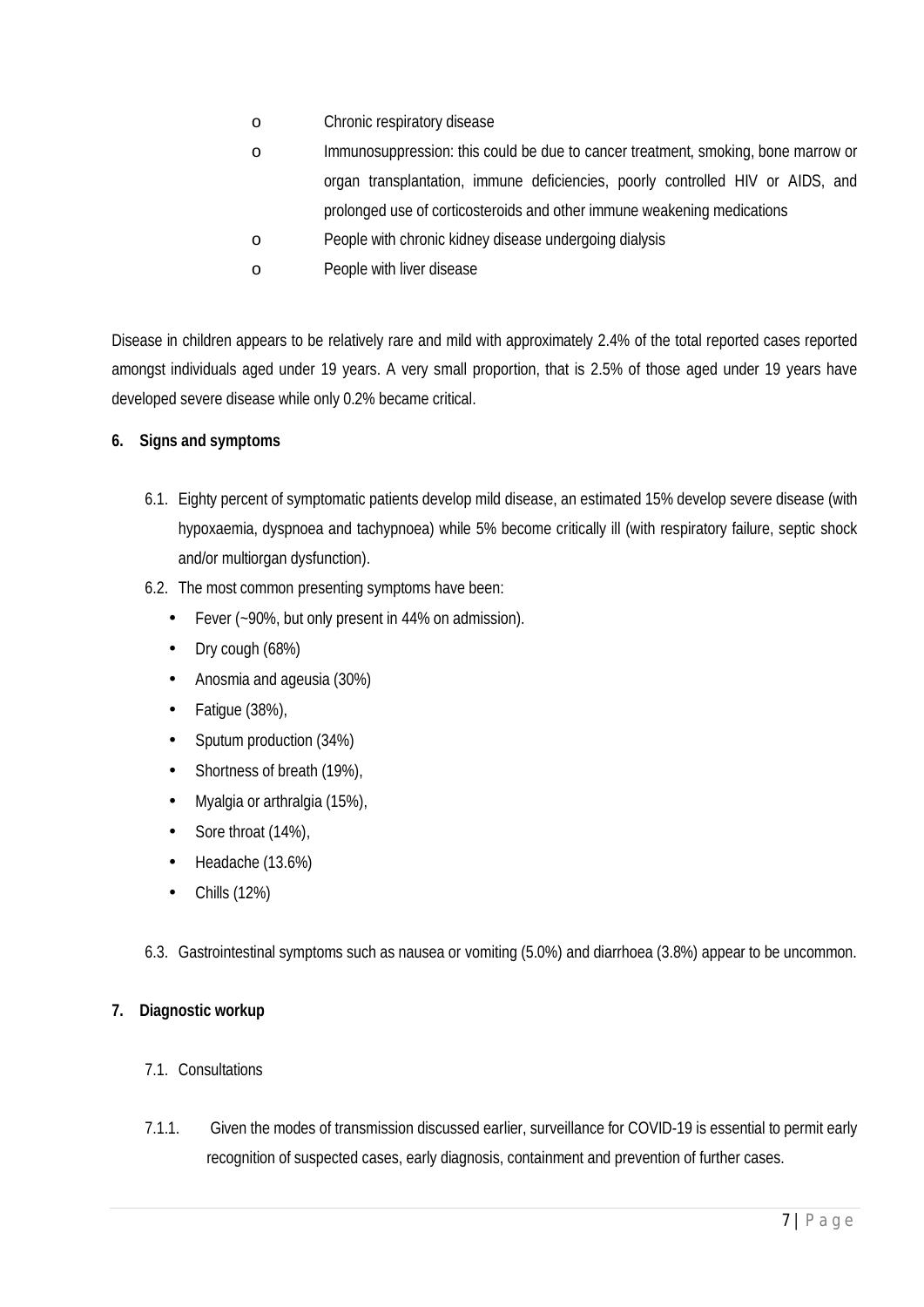- 7.1.2. Screening is questionnaire based and may be part of virtual or face to face consultation. The consultation for screening by a healthcare worker (nurses or doctors) for COVID-19 is recommended as PMB level of care. Some of the questions that can be asked by the healthcare worker during screening include:
	- § Recent travel to a high-risk country (in the last 14 days)
	- § Any contact with anyone with confirmed COVID-19 (in the last 14 days)
	- § Any history of visiting live animal markets
	- § Any history of attending or working at a facility where COVID-19 patients were being treated
	- § Any symptoms such as fever, sore throat, cough and difficulty in breathing
	- § Any underlying condition (including high blood pressure, diabetes, asthma, respiratory illnesses, systemic illnesses)
	- § Any medications being taken (including immunosuppressive therapy)
- 7.1.3. Testing for COVID-19 is PMB level of care upon referral from a health care worker (doctor or nurse) who has screened a patient. Patients to be tested include individuals who meet the criteria for a person under investigation and those classified as high risk. The criteria for a person under investigation and high risk was provided earlier in 2.5 and 2.6.
- 7.1.4. The test should be funded from the risk benefit irrespective of the RT-PCR result.
- 7.1.5. Testing of asymptomatic patients will be funded according to scheme rules.
- 7.1.6. To further reduce the person to person risk of transmission and reduce the number of patients at doctors rooms, the CMS also recommends that telehealth delivered through online platforms be reimbursed as PMB level of care in line with the latest Health Professions Council of South Africa (HPCSA) communication *["Notice to amend clause \(b\) & \(c\) of the guidance on the application of telemedicine guidelines during the](https://www.hpcsa-blogs.co.za/notice-to-amend-telemedicine-guidelines-during-covid-19/) [COVID-19 pandemic](https://www.hpcsa-blogs.co.za/notice-to-amend-telemedicine-guidelines-during-covid-19/)*."
- 7.1.7. In accordance with the HPCSA recommendations, "*Telehealth should preferably be practiced in circumstances where there is an already established practitioner-patient relationship. Where such a relationship does not exist, practitioners may still consult using Telehealth provided such consultations are done in the best clinical interest of patients."*
- 7.1.8. In addition, HPCSA, emphasise that "*Although practitioners may charge fees for consultations undertaken through Telehealth platforms, the Council [HPCSA] strongly cautions against practices that may amount to over-servicing, perverse incentives and supersession."*
- 7.1.9. In the out of hospital setting, no prior authorisation is required for telehealth consultations with a general practitioner, specialist consultations may require pre-authorisation.
- 7.1.10. Schemes can develop screening pre-risk assessment tools and use designated service providers (DSPs.)
- 7.1.11. The CMS cannot stipulate the frequency of consults for a COVID-19 case as this may vary between individuals and on the "case definition".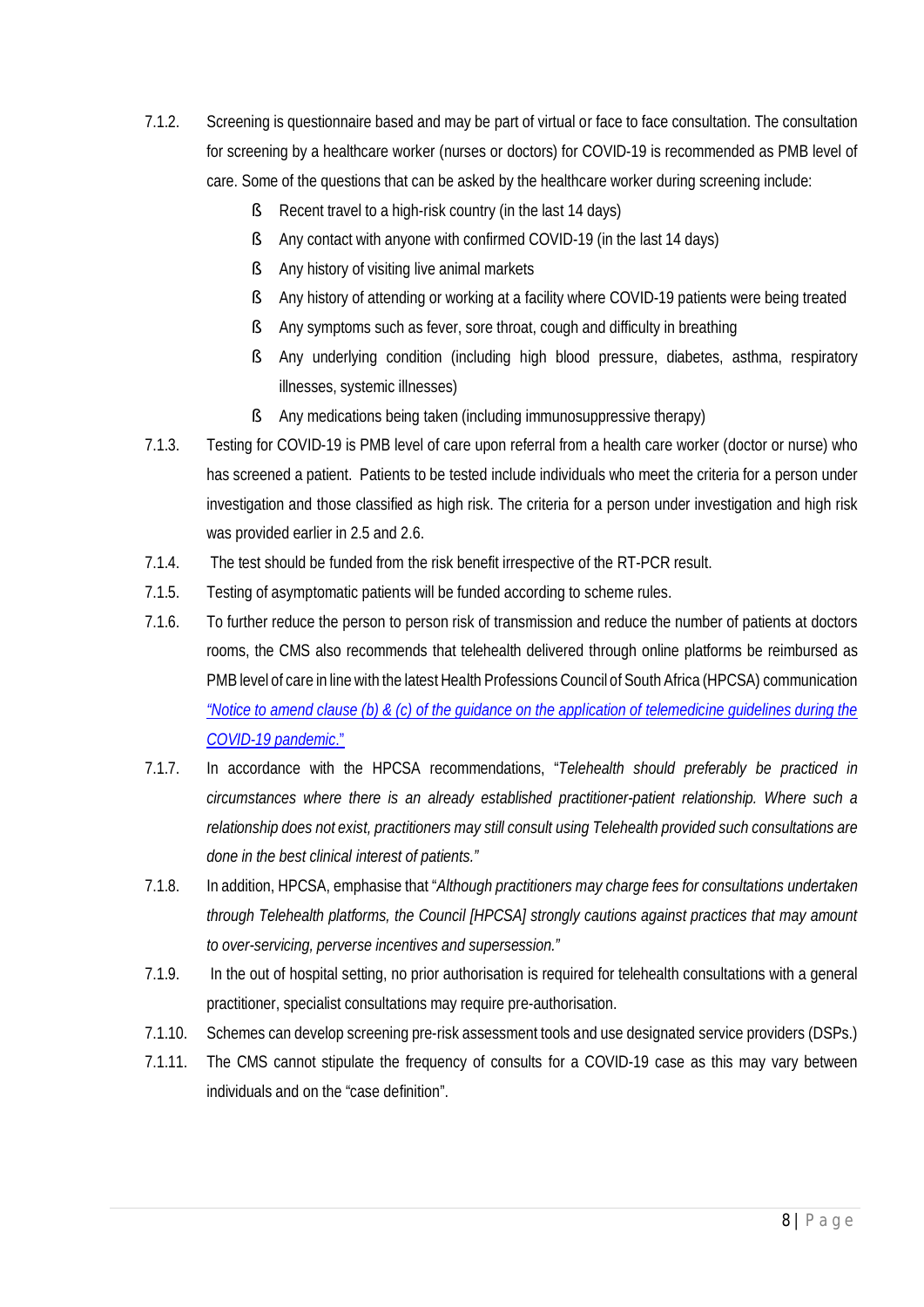# 7.2 Laboratory workup

- 7.2.1 From the South African Health Products Regulatory Authority (SAHPRA) report, two different types of in-vitro tests are possible, molecular tests and serological tests.
- 7.2.2 Molecular tests detect the presence of the SARS-CoV-2 virus' genetic material (nucleic acid) and are performed on material obtained by means of nasopharyngeal and oropharyngeal swabs. Such tests are good at detecting the virus early in the infection and can detect the virus in a person before they become symptomatic. The NICD guidelines recommends the use of molecular testing for diagnosis of SARS-CoV-2 virus.
- 7.2.3 Serological tests are tests that detect antibodies to the SARS-CoV-2 virus and are conducted on samples likely to have antibodies, such as finger-pick blood samples. Serological tests are conducted at the point-of-care and detect the presence of immunoglobulin M (IgM) and/or immunoglobulin G (IgG) antibodies to SARS-CoV-2.
- 7.2.4 According to the latest guidance by SAHPRA, diagnosis of SARS-CoV-2 virus is ONLY confirmed by the reverse transcriptase polymerase chain reaction (RT-PCR) test and not the serological tests as the period between acute infection and detection of antibodies is unknown at this time.
- 7.2.5 In addition, the WHO also states that "the role of rapid disposable tests for antigen detection for COVID-19 needs to be evaluated and is not currently recommended for clinical diagnosis pending more evidence on test performance and operational utility."
- 7.2.6 The RT-PCR test is therefore recommended as PMB level of care for the investigation and/or diagnosis of COVID-19.
- 7.2.7 SAHPRA has provided a list of tests that are registered in South Africa and this is available on their website.
- 7.2.8 In addition to a RT- PCR, and where clinically indicated, the following laboratory investigations are also recommended as PMB level of care for confirmed cases depending on the severity of symptoms:
	- Full blood count including differential count
	- Nasopharyngeal swabs or aspirates and oropharyngeal swabs for detection of viral and atypical pathogens
	- Sputum for MCS and Mycobacterium tuberculosis detection (GeneXpert MTB/RIF Ultra)
	- Other adjunct investigations that may be clinically appropriate or indicated will require motivation e.g. liver function tests, lactate dehydrogenase, D-dimer levels and urine for lipoarabinomannan (LAM) test if HIV positive.

# 7.3 Imaging radiology

7.3.1 Imaging modalities are not recommended as PMB level of care for screening or diagnosis of COVID – 19, as the definitive test for SARS-CoV-2 is the RT-PCR.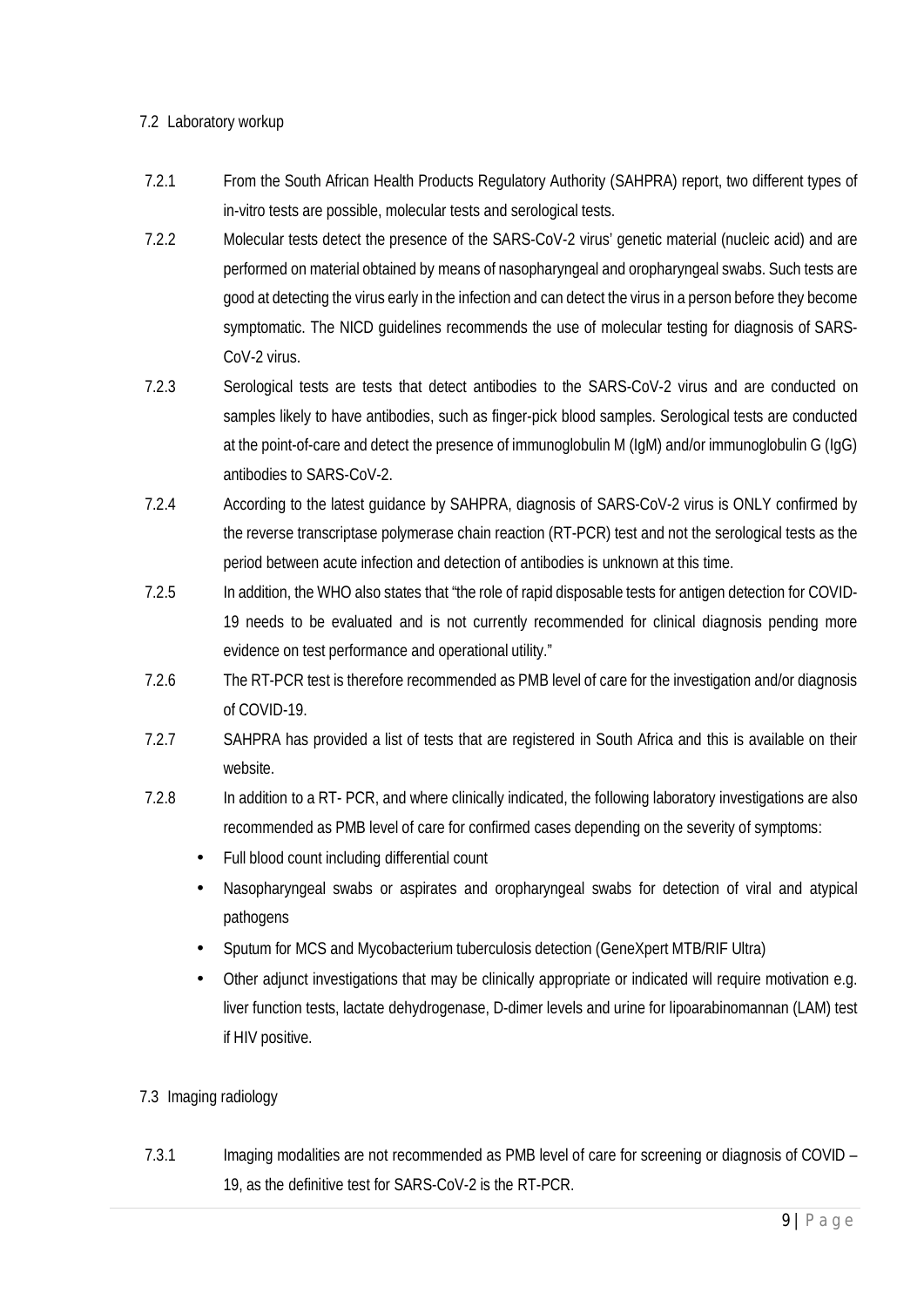- 7.3.2 Chest X-ray is recommended as PMB level of care for patients with confirmed COVID-19.
- 7.3.3 CT scan is recommended as PMB level of care on motivation.
- **8. Management of suspected and confirmed cases with mild to moderate disease**
	- 8.1. The clinical management of a suspected or a confirmed COVID-19 case depends on the severity and the presenting symptoms.
	- 8.2. Suspected and confirmed cases who are medically well, or who have mild disease may be managed at home.
	- 8.3. It is important to note that, at the time of publishing this document, treatment for COVID-19 is supportive and there is no cure or recommended vaccination for COVID-19.
	- 8.4. There is no specific antiviral treatment available, however, various antivirals are being tested in clinical trials globally. Remdesivir has recently received an Emergency Use Authorisation (EUA) from the Food and Drug Association (FDA) for the treatment of severe hospitalised COVID-19 patients.
	- 8.5. Given that in South Africa, it is almost flu season, a neuraminidase inhibitor (e.g. oseltamivir) may be considered for patients with influenza or at high risk for severe disease.
	- 8.6. Although antibiotics do not treat viral infections, empiric treatment for secondary bacterial and fungal infections might be required.
	- 8.7. All underlying pre-existing comorbid chronic conditions such as diabetes, HIV, asthma etc, should be managed as per the corresponding Diagnostic Treatment Pair (DTP) and/ or Chronic Disease List (CDL) are deemed PMB level of care.
	- 8.8. Treatment and care for the management of mild to moderate disease is PMB level of care.
- **9. Management of severe cases**
	- 9.1. Patients with severe disease are closely monitored and any signs of clinical deterioration (e.g. respiratory failure and sepsis) are managed appropriately.
	- 9.2. Based on clinical diagnosis, treatment of co-infections with empiric antibiotics is recommended and this may include treatment of pneumocystis pneumonia (PCP), influenza and atypical bacterial pathogens.
	- 9.3. Supportive treatment includes oxygen therapy in patients who are short of breath. The target oxygen saturation (SpO2) rates are ≥90% in non-pregnant adults and SpO2 ≥92-95 % in pregnant patients.
	- 9.4. As with patients with suspected or mild disease, a neuraminidase inhibitor (e.g. oseltamivir) may be considered.
	- 9.5. Patients with severe disease are generally hospitalised and the cost of their management must be funded according to the PMB Regulations.
	- 9.6. Patients might be admitted to the intensive care unit (ICU) and the use of mechanical ventilators where indicated is PMB level of care.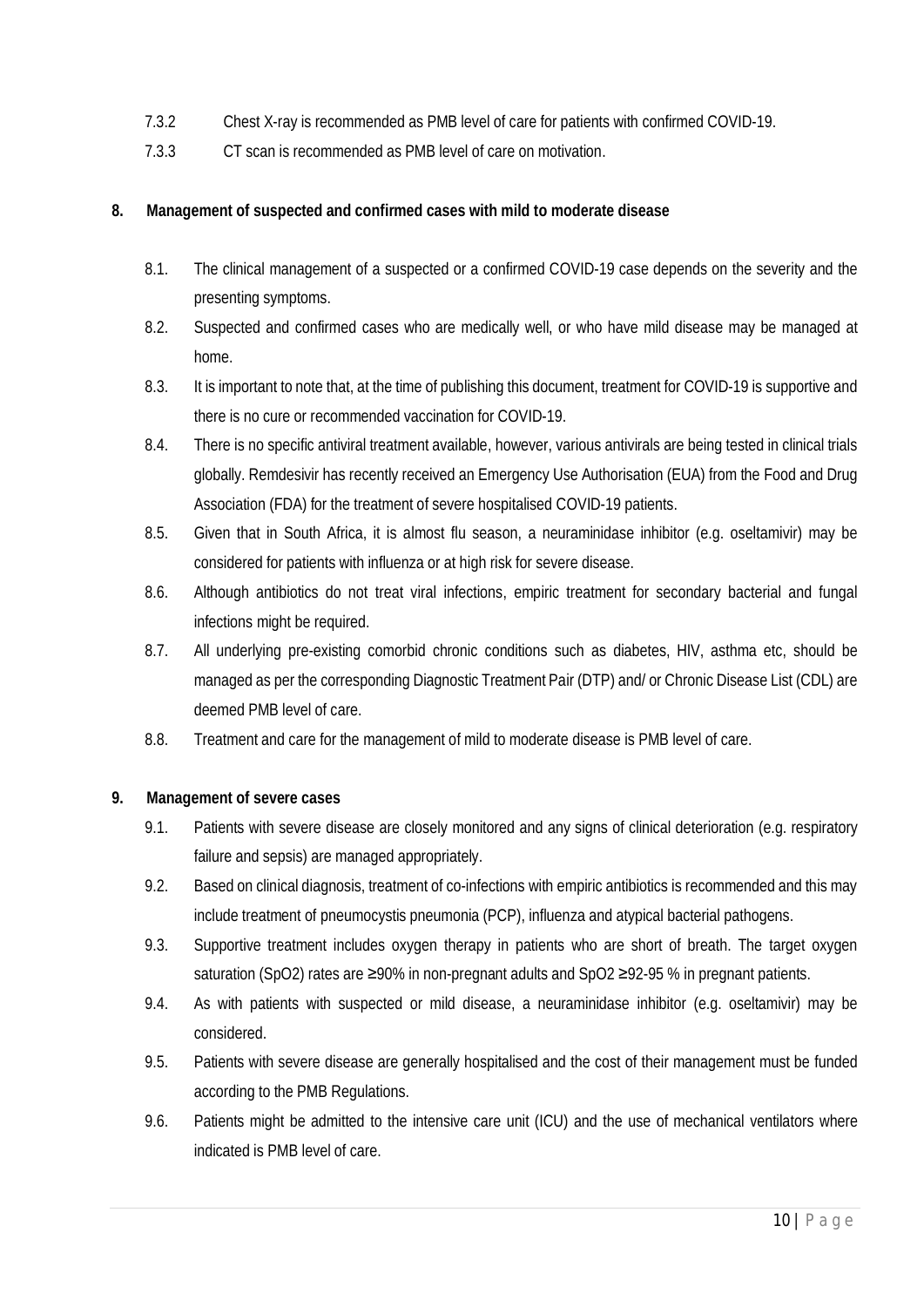### **10. Off label medication**

There is consensus in literature as reported by the WHO and SAHPRA, that currently there are no pharmaceutical products that have shown to be safe and effective for the treatment of COVID-19. CMS recommends discretionary funding of offlabel use of medications that show clinical benefit. The NDoH acknowledges that investigational medicines should be used in the realm of a clinical trial, but given the nature of the pandemic, a pragmatic approach might be required, and such medicines should be used under the Monitored Emergency Use of Unregistered Interventions (MEURI) framework.

Any medicines, including vaccines that become available for COVID-19 and listed on the national essential medicines list are recommended as PMB level of care.

# **11. Follow up care**

Patients may continue to be PCR positive after clinical resolution, although for how long such virus is viable (and thus infectious) remains to be determined. A patient can de-isolate after the recommended period without further testing. The NICD recommends de-isolation for 14 days, however there are differences depending on the severity of the disease as shown in the figure below. A repeat RT-PCR test will be funded at discretion of the scheme based on the scheme rules.



On referral and motivation by the treating provider, chest physiotherapy and other rehabilitative modalities such as psychotherapy are also PMB level of care.

# **12. What is not PMB level of care**

The following is not recommended as PMB level of care:

- Follow-up treatment and care for any person (symptomatic) who tests negative for COVID-19 (RT-PCR test).
- Follow-up care for any person (asymptomatic) who tests negative for COVID-19 (RT-PCR test).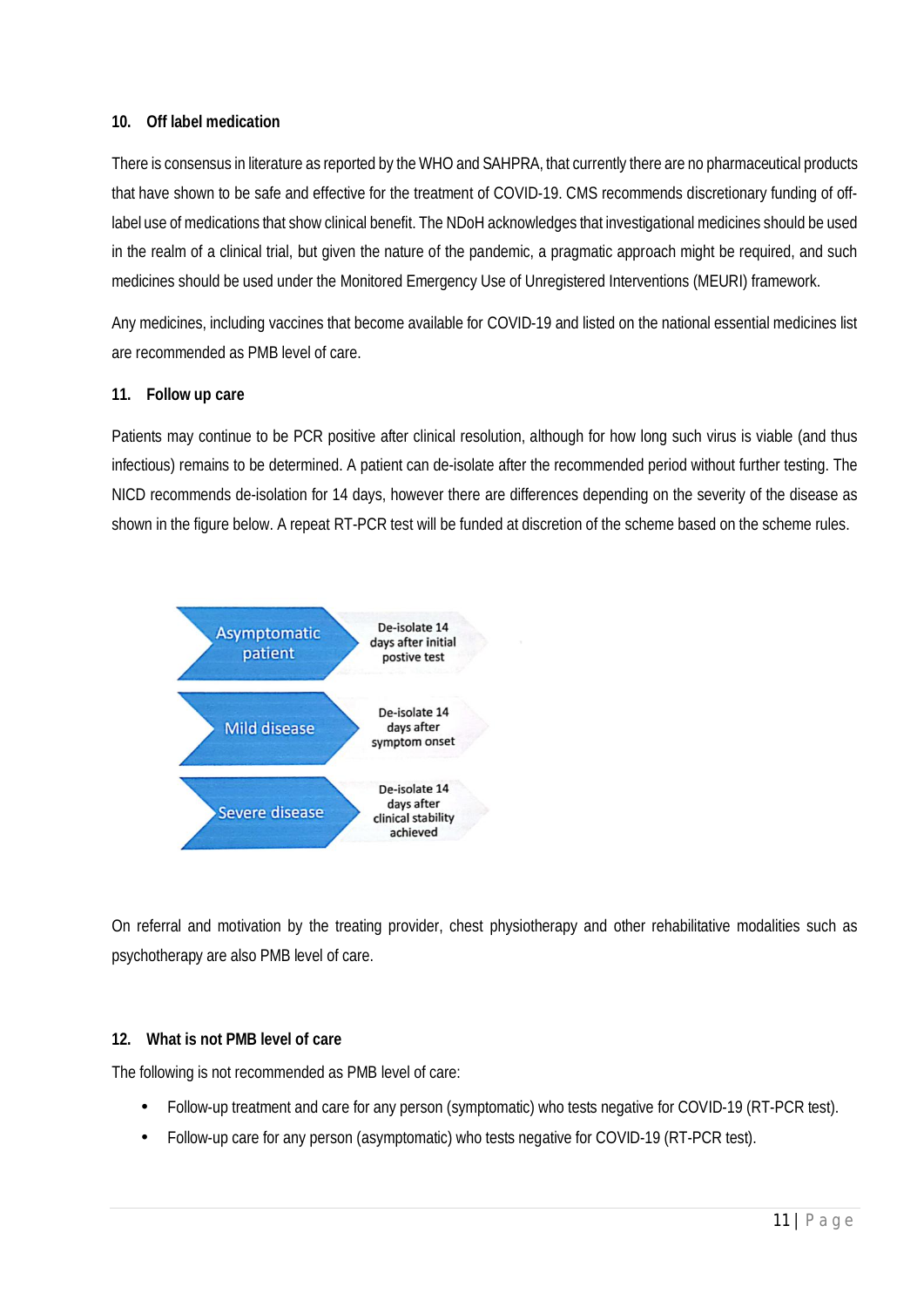- Routine RT-PCR testing of asymptomatic, unscreened and unreferred patients which turns out negative is  $\mathbb{R}^2$ based on scheme rules.
- Routine preadmission RT-PCR testing for asymptomatic patients which turns out negative is based  $\mathcal{L}^{\text{max}}$ on scheme rules.

| Consultation           | Diagnosis Related information |                               | Treatment                    |                                        |
|------------------------|-------------------------------|-------------------------------|------------------------------|----------------------------------------|
| codes                  | Laboratory                    | Imaging                       | Procedure Codes              | ATC codes                              |
| 0130                   | U07.1                         | 1241 - Chest X-ray            | Evidence of                  | Evidence of                            |
| 0132<br>0133           | U07.2                         | 6443 - CT chest uncontrasted  | payment for<br>COVID related | payment for COVID<br>related medicines |
| 0145                   | Z11.5                         | 6444 - CT chest with contrast | Procedures                   |                                        |
| 0146                   | 3755 - Full blood             | 6445 - CT chest pre AND post  |                              |                                        |
| 0147                   | count including               |                               |                              |                                        |
| 0149                   |                               | contrast                      |                              |                                        |
| 0190<br>0191           | differential count            |                               |                              |                                        |
| 0192                   |                               |                               |                              |                                        |
| 0197                   | 3891 / 3892 / 3893 /          |                               |                              |                                        |
| 0198                   | 3894 / 3895 / 3896 /          |                               |                              |                                        |
| 0199                   |                               |                               |                              |                                        |
| 0201                   | 3897 - Blood cultures         |                               |                              |                                        |
| <b>Inpatient Codes</b> |                               |                               |                              |                                        |
| 0109                   | 3867 / 3895 - Sputum          |                               |                              |                                        |
| 1204                   | for MCS                       |                               |                              |                                        |
| 1205                   |                               |                               |                              |                                        |
| 1206                   | 3915 / 3919 / 3920 /          |                               |                              |                                        |
| 1207                   | 4655 / 4656 / 4657 -          |                               |                              |                                        |
| 1208                   | Mycobacterium                 |                               |                              |                                        |
| 1209                   | tuberculosis detection        |                               |                              |                                        |
| 1210                   |                               |                               |                              |                                        |
| 1211                   | 4434 / 3930                   |                               |                              |                                        |
| 1212                   | (GeneXpert MTB/RIF            |                               |                              |                                        |
| 1213                   | Ultra)                        |                               |                              |                                        |
| 1214                   |                               |                               |                              |                                        |
|                        | 4130 / 4131 - Liver           |                               |                              |                                        |
|                        | function tests                |                               |                              |                                        |
|                        |                               |                               |                              |                                        |
|                        |                               |                               |                              |                                        |

**Applicable codes in relation to COVID-19 funding**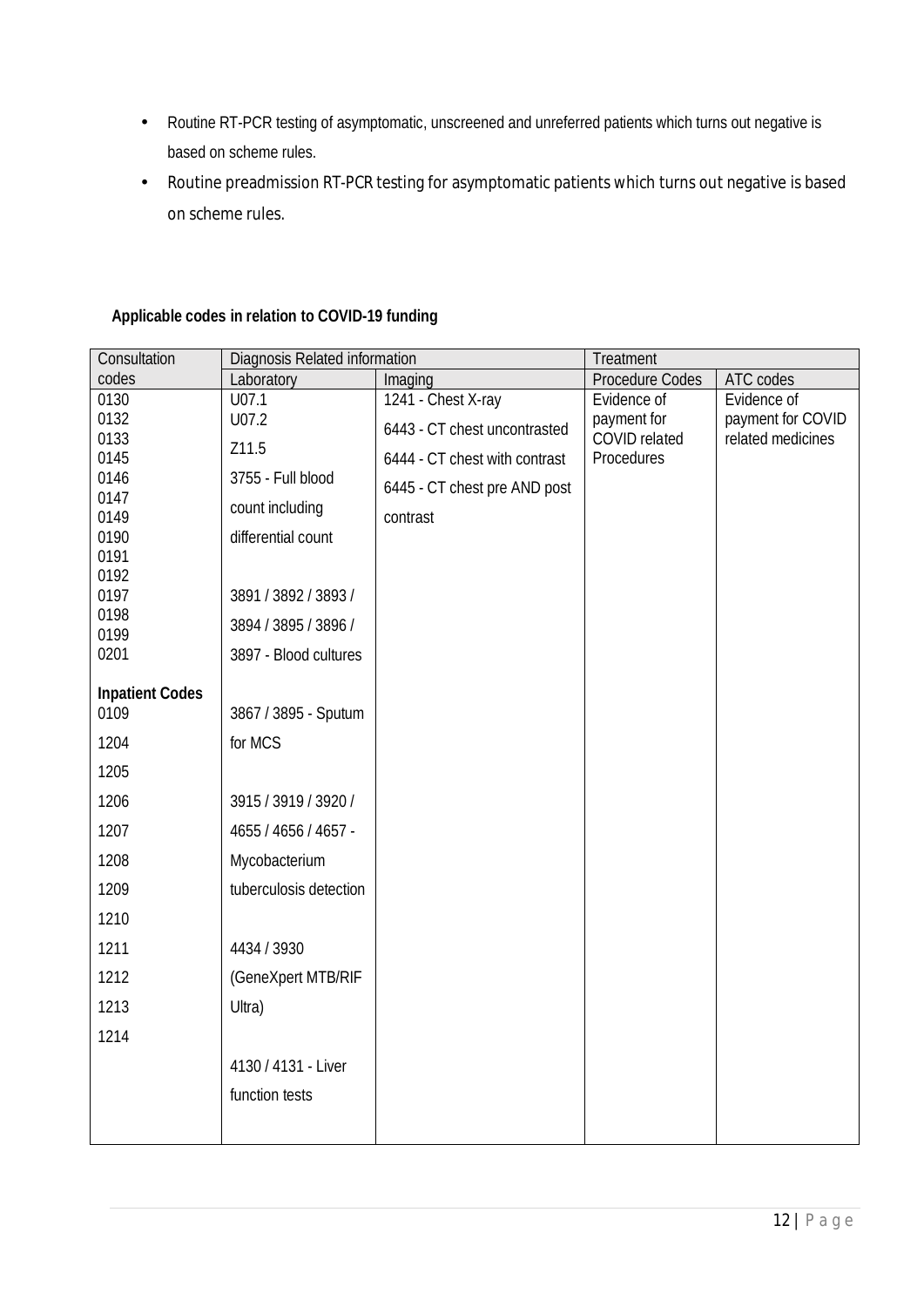| 4137 - Lactate        |  |  |
|-----------------------|--|--|
| dehydrogenase         |  |  |
|                       |  |  |
| 3856 - D-dimer levels |  |  |

**Additional resources**

| NICD website on COVID-19:      | http://www.nicd.ac.za/diseases-a-z-index/covid-19/              |
|--------------------------------|-----------------------------------------------------------------|
| National Department of Health: | https://www.gov.za/; https://www.gov.za/coronavirus/guidelines; |
|                                | https://www.sacoronavirus.co.za/                                |
| The WHO website:               | www.who.int/emergencies/diseases/novel-coronavirus              |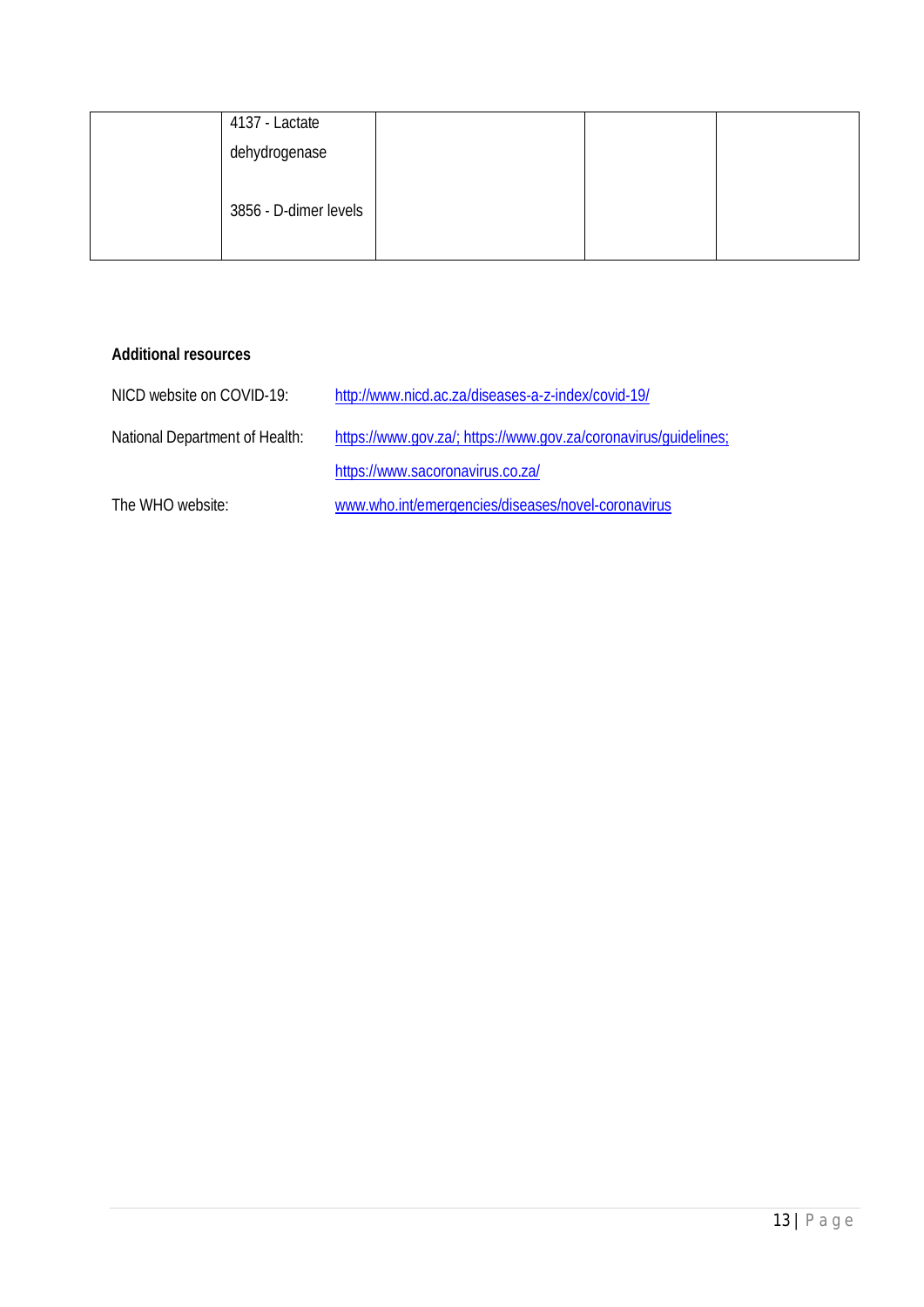### **Appendix 1: Prioritisation of testing by providers**

The prioritisation has no implications on funding, as all screened patients are funded as PMB level of care. This has included in the document as the providers may follow the approach below in prioritising the cases that require testing for COVID-19.

## **Prioritisation of testing**

Priority 1:

- Hospitalised patients (including admissions for elective surgery)
- Healthcare facility workers with symptoms

#### Priority 2:

- Patients in long term care facilities with symptoms
- Patients aged 65 years and above with symptoms
- Patients with underlying conditions with symptoms
- First responders (e.g. paramedics) with symptoms
- Those that have been identified as contacts through contact tracing systems

#### Priority 3

- Critical infrastructure with symptoms
- Individuals who do not meet above criteria with symptoms
- Healthcare facility workers and first responders
- Individuals with mild symptoms in communities experiencing a high number of COVID-19 hospitalisations

#### Priority 4

No symptoms

#### **Prioritising of asymptomatic beneficiaries**

Asymptomatic beneficiaries will still need to be listed for discretionary testing. The providers may consider a phased approach, commencing with essential frontline workers and people in congregate settings who are in high-risk environments.

Stage 1: Essential frontline workers in medical, retail, security and agricultural industries

Stage 2: Residents and workers at long-term care / group-living facilities, including care homes and prisons

Stage 3: Employees providing services in industries where social distancing may not be possible, including fisheries, manufacturing, clothing and textiles.

Stage 4: Underserved populations, including schools, tertiary organizations and informal townships (where applicable)

#### **Frequency of testing for asymptomatic patients**

The frequency of testing asymptomatic patients will be determined by disease prevalence in geographic area where individual spends >75% of their time, as well as level of exposure to potential COVID-19 cases.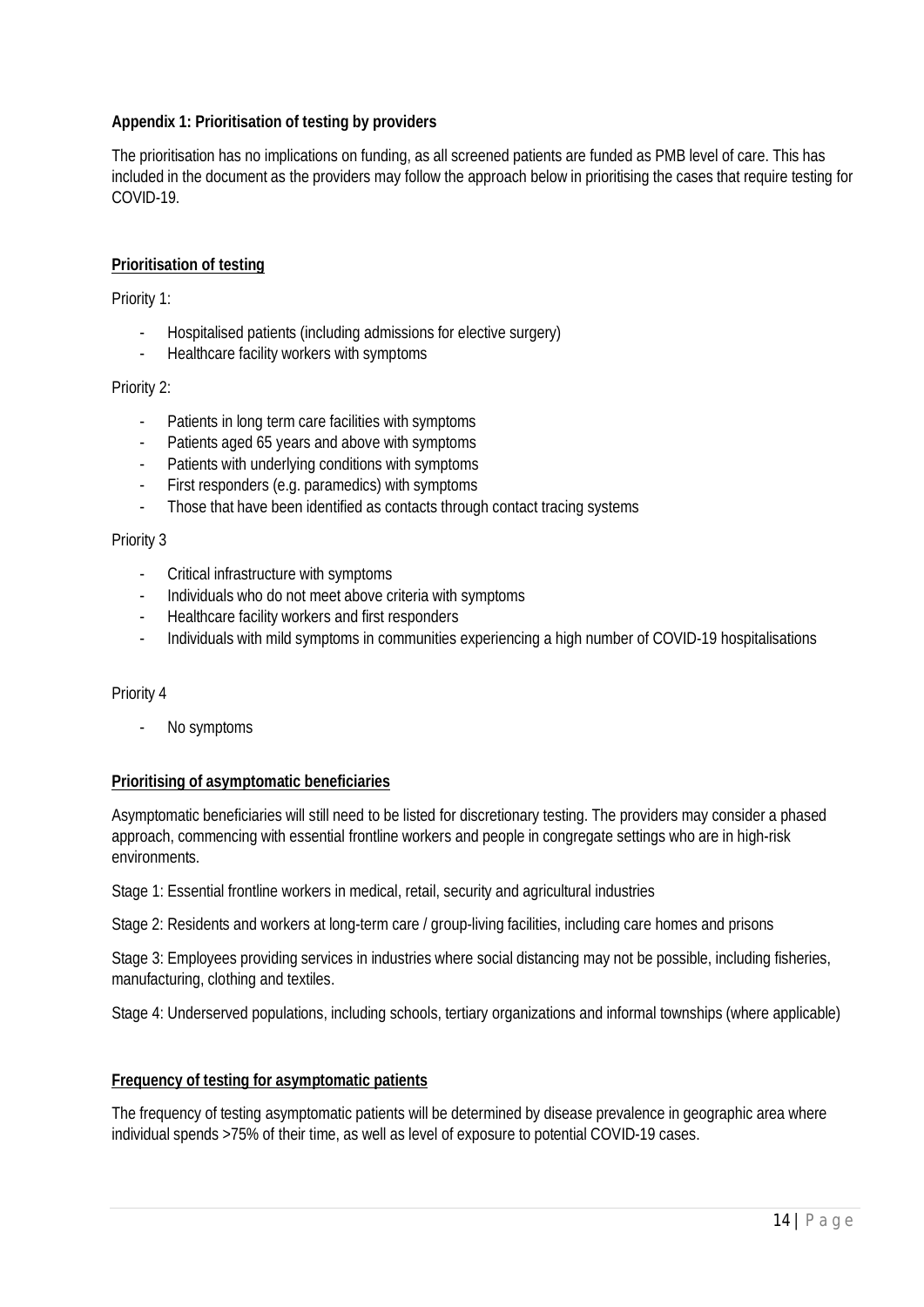| Prevalence <20% - every 6 months      | Level 1 (infrequent exposure <1 per month) - every 6 months   |
|---------------------------------------|---------------------------------------------------------------|
| Prevalence 21% - 49% - every 3 months | Level 2 (frequent exposure >1 per month) - every 3 months     |
| Prevalence 50% - 79% - every 6 weeks  | Level 3 (very frequent exposure > 1 per week) - every 6 weeks |
| Prevalence >80% - every 4 weeks       | Level 4 (Imminent exposure > 1 per day) - every 4 weeks       |
|                                       |                                                               |

\*where there is a discrepancy between prevalence & level of exposure, it is advised that level of exposure take precedence.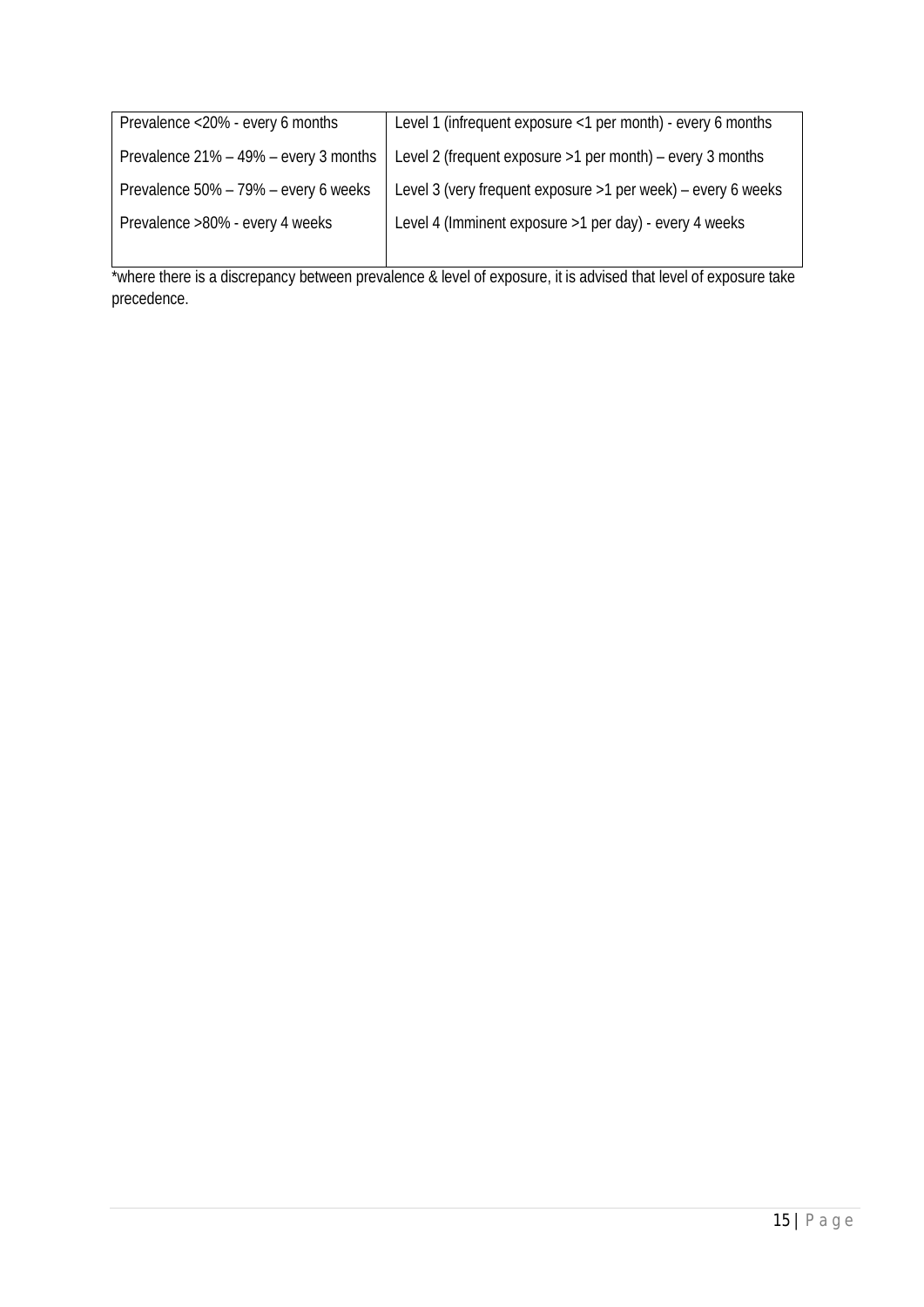**Appendix 2: Summary of the process flow for the 2019 novel coronavirus in healthcare facilities**